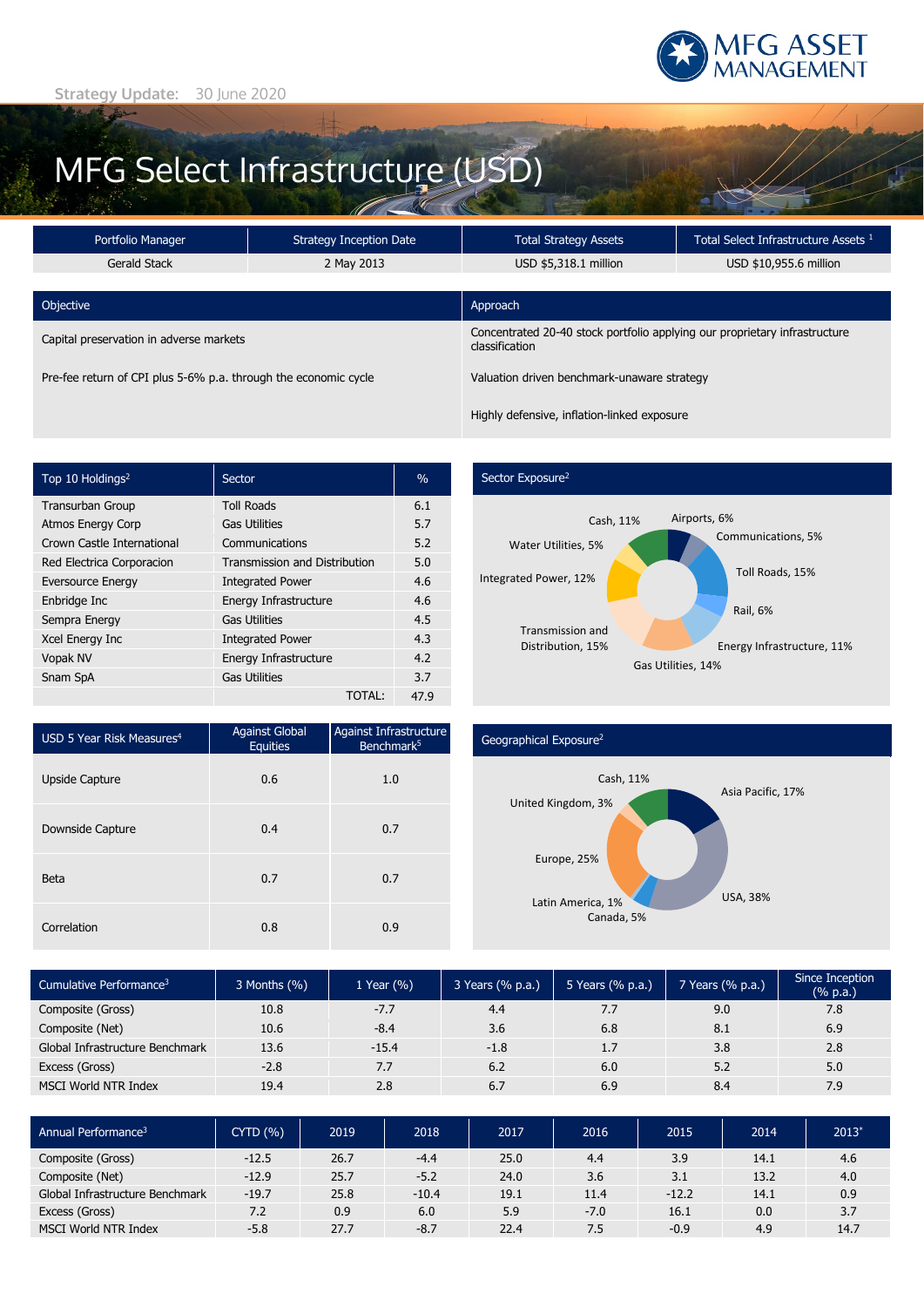1 Comprised of all Infrastructure Strategies.

2 The data is based on a representative portfolio for the strategy. Refer to the GIPS Disclosure below for further information. Sectors are internally defined. Geographical exposure is by domicile of listing. Exposures may not sum to 100%/total due to rounding.

3 Returns are for the Global Select Infrastructure Composite and denoted in USD. Performance would vary if returns were denominated in a currency other than USD. Refer to the GIPS Disclosure section below for further information. Composite (Net) returns are net of fees charged to clients and have been reduced by the amount of the highest fee charged to any client employing that strategy during the period under consideration. Actual

tees may vary depending on, among other things, the applicable tee schedule and porttolio size. Fees are available upon request.<br>4 Risk measures are for the Global Select Infrastructure Composite before fees. The Global Eq

5 The Benchmark or Global Infrastructure benchmark is comprised of the following: from inception to 31 December 2014 the benchmark is UBS Developed Infrastructure & Utilities NTR Index and from 1 January 2015<br>onwards, the Global Infrastructure Index NTR.

Returns are only for part year.

#### **IMPORTANT NOTICE**

This material is being furnished to you to provide summary information regarding Magellan Asset Managementh Limited trading as MFG Asset Management (**'MFG Asset Management'**) and an investment fund or<br>investment strategy m investment or other advice. In making an investment decision, you must rely on your own examination of any offering documents relating to the Strategy.

The investment program of the Strategy presented herein is speculative and may involve a high degree of risk. The Strategy is not intended as a complete investment program and is suitable only for sophisticated investors who can bear the risk of loss. The Strategy may lack diversification, which can increase the risk of loss to investors. The Strategy's performance may be volatile. Past performance is not necessarily indicative o future results and no person guarantees the future performance of the Strategy, the amount or timing of any return from it, that asset allocations will be met, that it will be able to implement its investment strategy or t statements involve known and unknown risks, uncertainties and other factors, and undue reliance should not be placed thereon. This material may contain 'forward-looking statements'. Actual events or results or the actual performance of an MFG Asset Management financial product or service may differ materially from those reflected or contemplated in such forward-looking statements. The Strategy will have limited liquidity, no<br>seconda and other expenses of the Strategy will reduce trading profits, if any, or increase losses.

No representation or warranty is made with respect to the correctness, accuracy, reasonableness or completeness of any of the information contained in this material. This information is subject to change at any time and no person has any responsibility to update any of the information provided in this material. This material may include data, research and other information from third party sources. MFG Asset Management makes no<br>guarantee losses, loss of opportunity or incidental or punitive damages.

No distribution of this material will be made in any jurisdiction where such distribution is not authorised or is unlawful. This material does not constitute, and may not be used for the purpose of, an offer or solicitatio contained within it may not be reproduced, or disclosed, in whole or in part, without the prior written consent of MFG Asset Management. Further information regarding any benchmark referred to herein can be found at www.mfgam.com.au. Any trademarks, logos, and service marks contained herein may be the registered and unregistered trademarks of their respective owners.

<u>United Kingdom</u> - This material does not constitute an offer or inducement to engage in an investment activity under the provisions of the Financial Services and Markets Act 2000 (FSMA). This material does not form part<br>o in circumstances that will not constitute a financial promotion for the purposes of section 21 of the FSMA as a result of an exemption contained in the FSMA 2000 (Financial Promotion) Order 2005 as set out below. This<br>mate

<u>United States of America</u> - This material is not intended as an offer or solicitation for the purchase or sale of any securities, financial instrument or product or to provide financial services. It is not the intention o available upon request and also may be found in Part II of MFG Asset Management's Form ADV.

The Global Infrastructure Benchmark is comprised of the following: from inception to 31 December 2014 the benchmark is UBS Developed Infrastructure & Utilities Index Net Total Return and from 1 January 2015 the benchmark is S&P Global Infrastructure Net Total Return Index. The benchmark changed because UBS discontinued their index series.<br>The UBS Developed Infrastructure & Utilities Index Net Total Return is a market capitalisati

assume the reinvestment of all distributions of capital gain and net investment income using a tax rate applicable to non-resident institutional investors who do not benefit from double taxation treaties.<br>The S&P Global In double taxation treaties.

#### **GLOBAL INVESTMENT PERFORMANCE STANDARDS (GIPS®) DISCLOSURE**

Magellan Asset Management Limited, doing business as MFG Asset Management in jurisdictions outside Australia and New Zealand, (MFG Asset Management) claims compliance with the Global Investment Performance Standards (GIPS ®)

For the purpose of complying with GIPS, the Firm is defined as all discretionary portfolios managed by MFG Asset Management, excluding portfolios managed by brands operating as distinct business entities. MFG Asset Management is a wholly-owned subsidiary of the publicly listed company Magellan Financial Group Limited. MFG Asset Management is based in Sydney, Australia. Total Firm assets is defined as all assets managed by MFG Asset Management, excluding assets managed by subsidiaries operating as distinct business entities.

The Global Select Infrastructure composite is a concentrated global strategy investing in strictly defined or "pure" infrastructure companies, (typically 20-40). The filtered investment universe is comprised of stocks that generate reliable income streams 2. benefit from inflation protection and 3. have an appropriate capital structure. The investment objective of the strategy is to minimise the risk of permanent capital loss; and achieve<br>su

To achieve investment objectives, the composite may also use derivative financial instruments including, but not limited to, options, swaps, futures and forwards. Derivatives are subject to the risk of changes in the marke may reduce its returns.

A copy of the composite's GIPS compliant presentation and/or the firm's list of composite descriptions are available upon request by emailing client.reporting@magellangroup.com.au

The representative portfolio is an account in the composite that closely reflects the portfolio management style of the strategy. Performance is not a consideration in the selection of the representative portfolio. The characteristics of the representative portfolio may differ from those of the composite and of the other accounts in the composite. Information regarding the representative portfolio and the other accounts in the composite is available upon request.